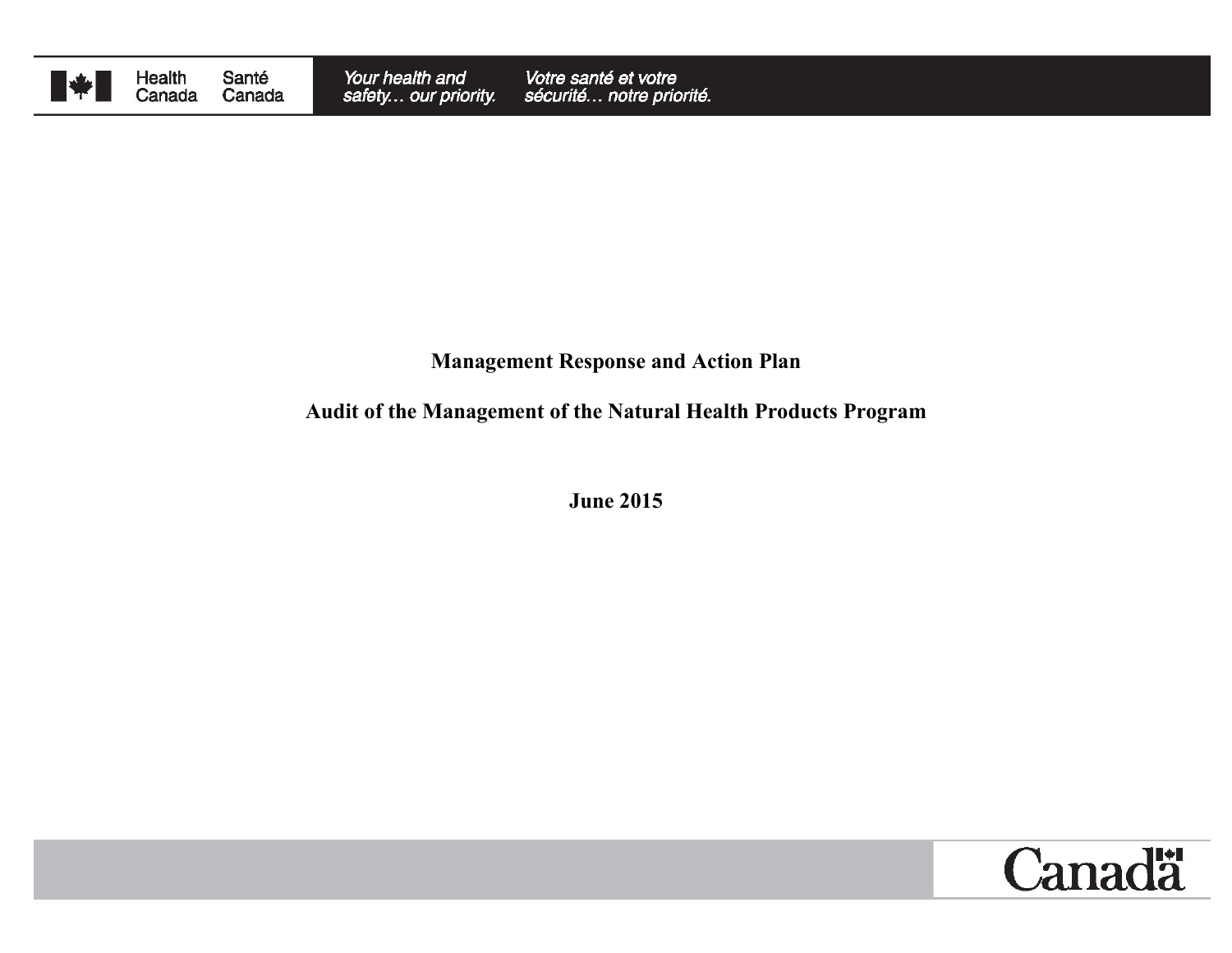| <b>Recommendations</b>                                                                                                                                                                                                                                                  | <b>Management Response and Planned</b><br><b>Management Action</b>                                                                                                                                                                                                                                                   | <b>Deliverables</b>                                                                                                | <b>Expected</b><br><b>Completion Date</b> | <b>Responsibility</b>                                                                                                                              |
|-------------------------------------------------------------------------------------------------------------------------------------------------------------------------------------------------------------------------------------------------------------------------|----------------------------------------------------------------------------------------------------------------------------------------------------------------------------------------------------------------------------------------------------------------------------------------------------------------------|--------------------------------------------------------------------------------------------------------------------|-------------------------------------------|----------------------------------------------------------------------------------------------------------------------------------------------------|
| <b>Recommendation 1</b>                                                                                                                                                                                                                                                 | Management agrees with the recommendation and will build on the Corporate Risk Profile to enhance its<br>capacity to conduct program risk analysis.                                                                                                                                                                  |                                                                                                                    |                                           |                                                                                                                                                    |
| It is recommended that the Assistant<br>Deputy Minister, Health Products<br>and Food Branch, develop a<br>program risk profile with mitigating<br>strategies and performance<br>measures, to track the effectiveness<br>of the mitigating actions.                      | HPFB will develop a Natural Health<br>Products (NHP) Program risk register, in<br>consultation with the Regions and<br>Programs Bureau (RAPB).<br>Building on the departmental Performance<br>Measurement Initiative, indicators will<br>also be developed to assess the<br>effectiveness of the mitigating actions. | Develop a program<br>risk register with<br>appropriate<br>performance measures<br>to assess mitigation<br>actions. | June 30, 2016                             | Resource<br>Management and<br>Operations<br>Directorate<br>(RMOD)/Natural<br>and Non-<br>prescription Health<br>Products<br>Directorate<br>(NNHPD) |
| <b>Recommendation 2</b><br>It is recommended that the Assistant<br>Deputy Minister, Health Products<br>and Food Branch, implement an<br>enhanced verification of good<br>manufacturing practices as part of<br>the site licensing model for natural<br>health products. | Management agrees with the recommendation to enhance its good manufacturing practices (GMP) requirements<br>for NHPs.                                                                                                                                                                                                |                                                                                                                    |                                           |                                                                                                                                                    |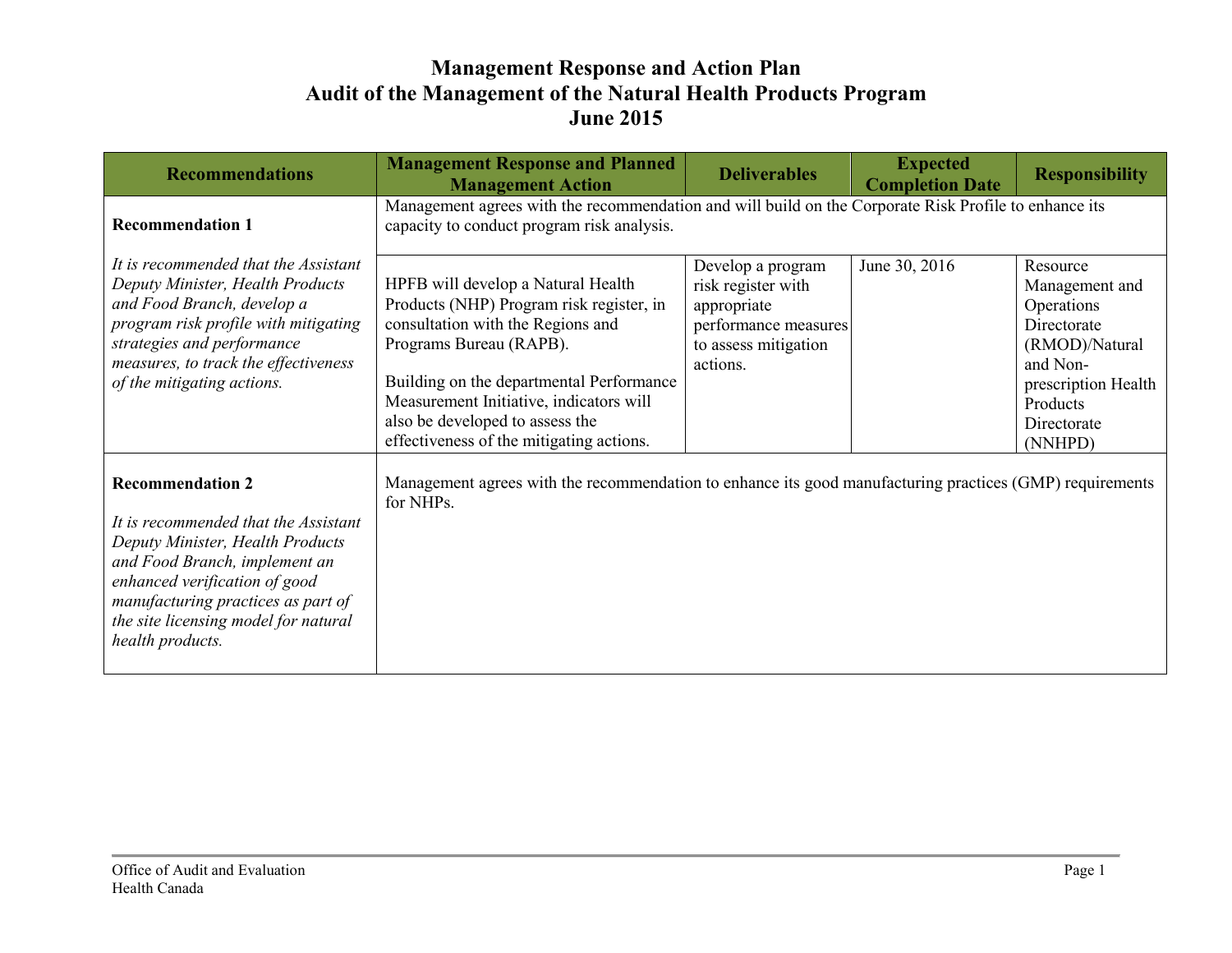| <b>Recommendations</b>                                                                                                                                                                                                                                 | <b>Management Response and Planned</b><br><b>Management Action</b>                                                                                                                                                                                                                                                                                                                                                                                                | <b>Deliverables</b>                                                                                                | <b>Expected</b><br><b>Completion Date</b> | <b>Responsibility</b>                            |
|--------------------------------------------------------------------------------------------------------------------------------------------------------------------------------------------------------------------------------------------------------|-------------------------------------------------------------------------------------------------------------------------------------------------------------------------------------------------------------------------------------------------------------------------------------------------------------------------------------------------------------------------------------------------------------------------------------------------------------------|--------------------------------------------------------------------------------------------------------------------|-------------------------------------------|--------------------------------------------------|
|                                                                                                                                                                                                                                                        | Health Canada consulted on a revised<br>approach to site licensing, including a<br>small pilot project to evaluate the<br>feasibility and effectiveness of using third<br>parties for assessing the GMP compliance<br>status of NHP sites. Results of the pilot<br>are being analyzed and will inform the<br>next steps of the site licensing project.                                                                                                            | Develop a formal<br>approach to enhance<br>GMP verification,<br>applying the lessons<br>learned from the<br>pilot. | June 30, 2016                             | NNHPD/HPFB<br>Inspectorate                       |
| <b>Recommendation 3</b>                                                                                                                                                                                                                                | Management agrees with the recommendation and will further enhance and streamline the NHP application<br>process as part of its Investment Plan proposals.                                                                                                                                                                                                                                                                                                        |                                                                                                                    |                                           |                                                  |
| It is recommended that the Assistant<br>Deputy Minister, Health Products<br>and Food Branch, with support from<br>the Assistant Deputy Minister,<br>Corporate Services Branch, enhance<br>the cross-reference of product<br>licences to site licences. | There is value in cross-referencing<br>product and site licence information. The<br>Branch Investment Plan renewal is part of<br>a longer-term technology strategy and<br>solution to address overall program<br>requirements. In that regard, the NHP<br>Program will consult on an approach that<br>strengthens the link between product and<br>site licences and will develop a business<br>case for the NHP Program IT Renewal<br>and Transformation project. | Consult on an<br>approach that<br>strengthens the link<br>between product and<br>site licences.                    | September 30, 2015                        | RMOD/Corporate<br>Services Branch<br>(CSB)/NNHPD |
|                                                                                                                                                                                                                                                        |                                                                                                                                                                                                                                                                                                                                                                                                                                                                   | Develop a business<br>case for the NNHPP<br>IT Renewal and<br>Transformation<br>project.                           | December 31, 2015                         | RMOD/CSB/<br><b>NNHPD</b>                        |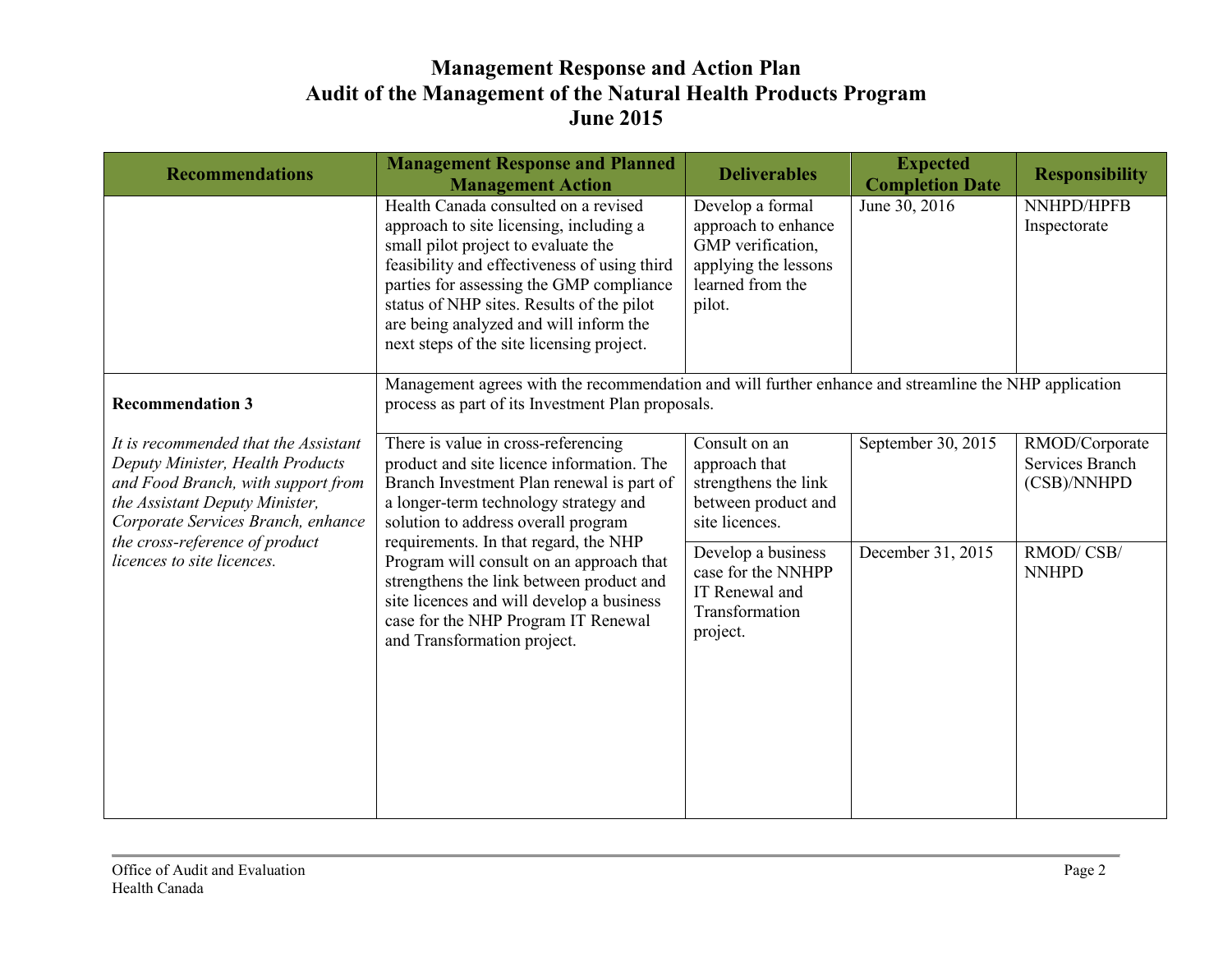| <b>Recommendations</b>                                                                                                                                                                                                                                                                            | <b>Management Response and Planned</b><br><b>Management Action</b>                                                                                                                                                                                                              | <b>Deliverables</b>                                                                                                             | <b>Expected</b><br><b>Completion Date</b> | <b>Responsibility</b>                                                               |
|---------------------------------------------------------------------------------------------------------------------------------------------------------------------------------------------------------------------------------------------------------------------------------------------------|---------------------------------------------------------------------------------------------------------------------------------------------------------------------------------------------------------------------------------------------------------------------------------|---------------------------------------------------------------------------------------------------------------------------------|-------------------------------------------|-------------------------------------------------------------------------------------|
| <b>Recommendation 4</b>                                                                                                                                                                                                                                                                           | Management agrees with the recommendation regarding a review of its approach and oversight of NHPs.                                                                                                                                                                             |                                                                                                                                 |                                           |                                                                                     |
| It is recommended that the Assistant<br>Deputy Minister, Health Products<br>and Food Branch, in consultation<br>with the A/Senior Director General.<br>Regions and Programs Bureau,<br>strengthen the targeted approach for<br>compliance promotion and<br>monitoring.                            | In line with the Inspectorate's Natural<br>Health Products Compliance and<br>Enforcement Policy (POL-0044), the<br>branch (in consultation with the RAPB)<br>will strengthen its approach for<br>compliance promotion and monitoring by<br>shifting to more targeted, proactive | Launch a proactive<br>compliance<br>monitoring project<br>for NHPs that will<br>include a compliance<br>promotion<br>component. | September 30, 2015                        | Inspectorate/<br>Regions and<br>Programs Bureau<br>(RAPB)                           |
|                                                                                                                                                                                                                                                                                                   | activities. The approach will be informed<br>by an increased capacity for trending and<br>monitoring.                                                                                                                                                                           | <b>Electronically post</b><br>Summary report<br>upon completion of<br>the project.                                              | March 31, 2016                            | Inspectorate/RAPB                                                                   |
|                                                                                                                                                                                                                                                                                                   | As well, the branch has implemented a<br>Central Intake and Triage Pilot Project,<br>with an objective of consistent risk-based<br>prioritization of complaints and incidents.<br>The pilot will be evaluated to assess its<br>effectiveness as a model.                        | Complete an<br>evaluation report on<br>the central intake and<br>triage pilot project.                                          | December 31, 2015                         | Inspectorate                                                                        |
| <b>Recommendation 5</b><br>It is recommended that the Assistant                                                                                                                                                                                                                                   | Management agrees with the recommendation to strengthen its communications on NHPs and will build on the<br>Departmental Regulatory Transparency and Openness Framework and on the Government of Canada's Open<br>Government Action Plan.                                       |                                                                                                                                 |                                           |                                                                                     |
| Deputy Minister, Health Products<br>and Food Branch, in consultation<br>with the Assistant Deputy Minister,<br>Communications and Public Affairs<br>Branch, develop an outreach<br>strategy with appropriate<br>performance measures, to improve<br>communications on natural health<br>products. | The program currently engages in a<br>number of independent outreach<br>activities. These efforts will be<br>consolidated and formalized into an<br>outreach strategy developed with the<br>support of CPAB.                                                                    | Finalize an Outreach<br>strategy.                                                                                               | November 30, 2015                         | NNHPD with<br>support from<br>Communications<br>and Public Affairs<br><b>Branch</b> |
|                                                                                                                                                                                                                                                                                                   | HPFB will publish information on<br>advertising complaints for both authorized<br>and unauthorized products (including<br>NHPs).                                                                                                                                                | Update and post the<br>table of advertising<br>complaints on a<br>quarterly basis.                                              | October 31, 2015                          | Marketed Health<br>Products<br>Directorate/<br>Inspectorate                         |